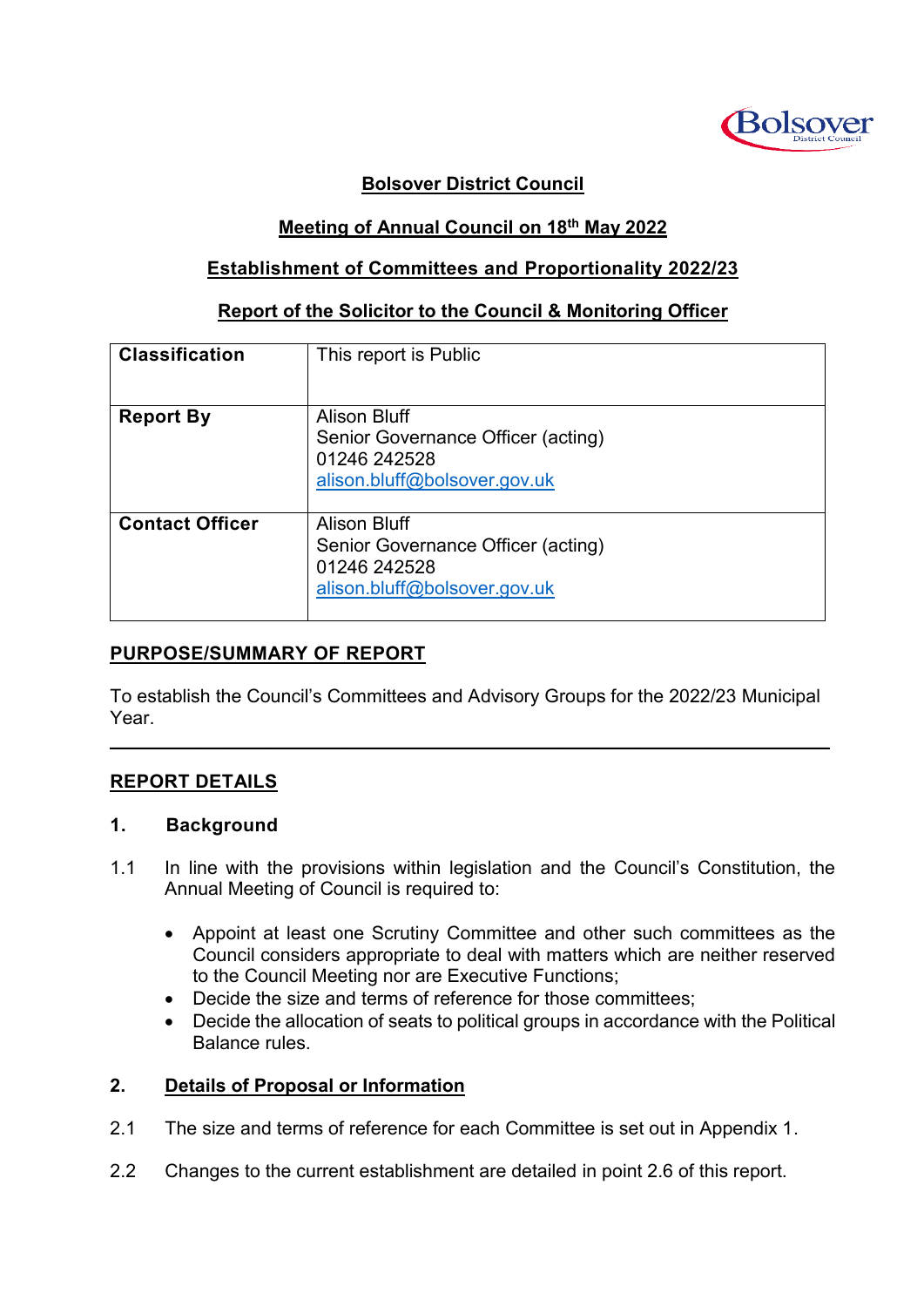- 2.3 Appendix 2 sets out the allocation of committee seats which best meets the requirements of Section 15 of the Local Government and Housing Act 1989 as far as is reasonably practicable.
- 2.4 The Committees are subject to the political balance requirements of the Local Government and Housing Act 1989. The Advisory Groups are not subject to the political balance requirements.
- 2.5 Nominations to committees are detailed in a separate report.

#### **CHANGES TO ESTABLISHMENT**

2.6 It is proposed that the New Bolsover Joint Partnership Committee be disestablished now the completion of the New Bolsover, New Beginnings project has ended.

#### **3. Reasons for Recommendation**

3.1 The allocation of Committee seats as detailed best meets the requirements of Section 15 of the Local Government and Housing Act a far as reasonably practicable.

#### **4 Alternative Options and Reasons for Rejection**

4.1 The Council is required within legislation and by the provisions within its Constitution to establish committees at the Annual Meeting, therefore, there are no alternatives.

**\_\_\_\_\_\_\_\_\_\_\_\_\_\_\_\_\_\_\_\_\_\_\_\_\_\_\_\_\_\_\_\_\_\_\_\_\_\_\_\_\_\_\_\_\_\_\_\_\_\_\_\_\_\_\_\_\_\_\_\_\_\_\_\_\_\_\_**

### **RECOMMENDATION(S)**

- 1. That the Council's committees as set out in Appendix 1 be established for the 2022/23 municipal year in accordance with Council Procedure Rule 1.1(k),
- 2. That the New Bolsover Joint Partnership Committee be disestablished,
- 3. That the Council agrees the allocation of seats on committees as set out in Appendix 2, is in accordance with the political balance rules,
- 4. That authority be delegated to the Monitoring Officer in consultation with the Leader of the Council and relevant Committee Chair (when appointed) to make amendments to the terms of reference for committees arising within the 2022/23 municipal year.

Approved by Councillor Duncan McGregor, Portfolio Holder for Corporate Governance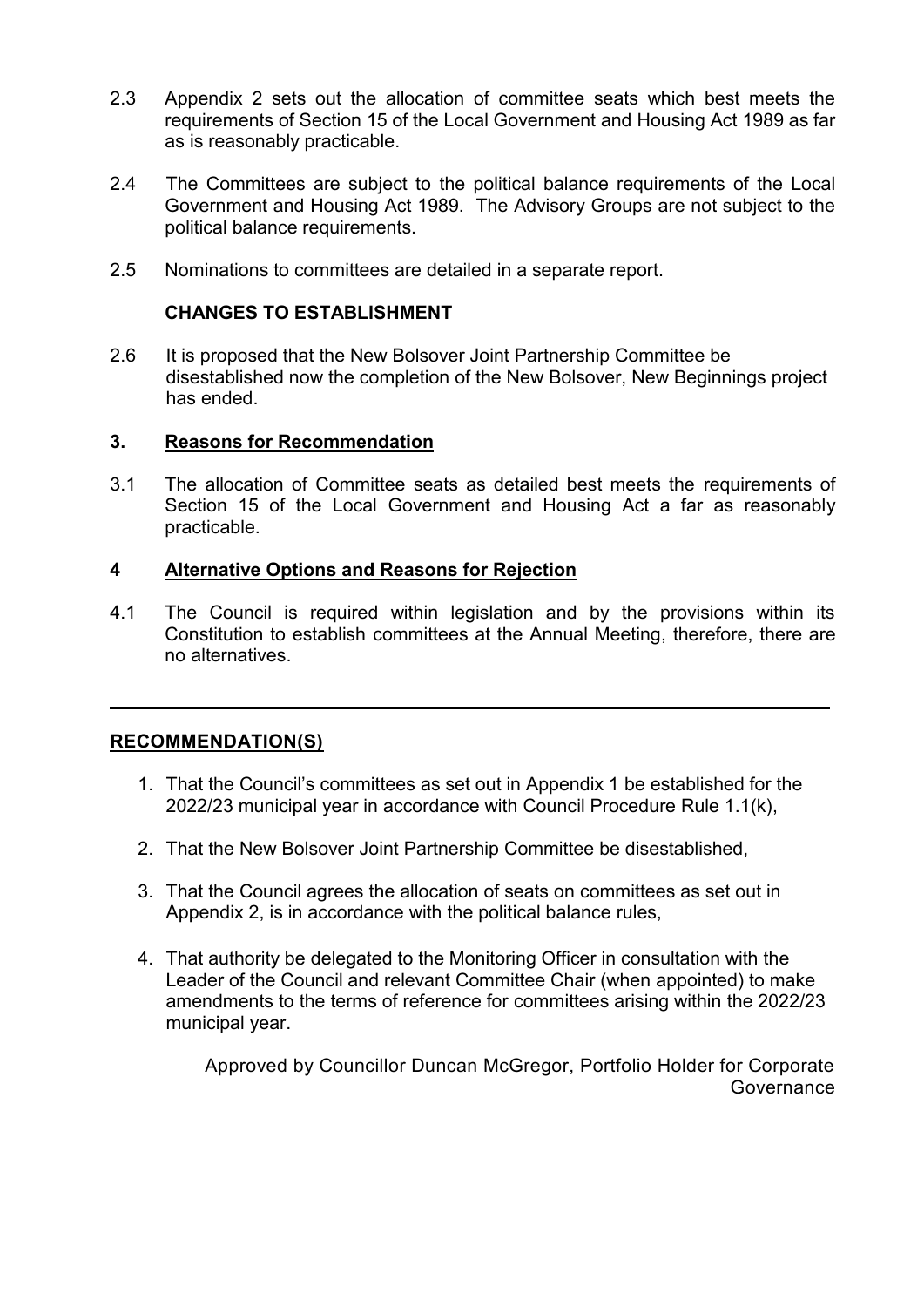| <b>IMPLICATIONS;</b>                                                              |      |                                                                  |        |                                                                                      |
|-----------------------------------------------------------------------------------|------|------------------------------------------------------------------|--------|--------------------------------------------------------------------------------------|
| <b>Finance and Risk:</b><br>Details:                                              |      | $Yes \Box$                                                       | No ⊠   | On behalf of the Section 151 Officer                                                 |
|                                                                                   |      | <b>Legal (including Data Protection):</b>                        | Yesbox | $\mathsf{No} \ \square$                                                              |
| <b>Details:</b>                                                                   |      |                                                                  |        |                                                                                      |
| The Council is required to appoint at least one Scrutiny Committee and other such |      |                                                                  |        |                                                                                      |
|                                                                                   |      |                                                                  |        | committees as the Council considers appropriate to deal with matters which are       |
|                                                                                   |      |                                                                  |        | neither reserved to the Council Meeting nor are Executive Functions; decide the size |
|                                                                                   |      |                                                                  |        | and terms of reference for those committees; and decide the allocation of seats to   |
|                                                                                   |      | political groups in accordance with the Political Balance rules. |        |                                                                                      |
|                                                                                   |      |                                                                  |        |                                                                                      |
|                                                                                   |      |                                                                  |        |                                                                                      |
|                                                                                   |      |                                                                  |        | On behalf of the Solicitor to the Council                                            |
|                                                                                   |      |                                                                  |        |                                                                                      |
|                                                                                   | Yes⊟ | No $\boxtimes$                                                   |        |                                                                                      |
| Staffing:<br>Details:                                                             |      |                                                                  |        |                                                                                      |
|                                                                                   |      |                                                                  |        | On behalf of the Head of Paid Service                                                |

# **DECISION INFORMATION**

| Is the decision a Key Decision?<br>A Key Decision is an executive decision which has a significant impact<br>on two or more District wards or which results in income or expenditure<br>to the Council above the following thresholds:<br>Revenue - £75,000 $\Box$ Capital - £150,000 $\Box$<br>⊠ Please indicate which threshold applies | <b>No</b> |
|-------------------------------------------------------------------------------------------------------------------------------------------------------------------------------------------------------------------------------------------------------------------------------------------------------------------------------------------|-----------|
| Is the decision subject to Call-In?<br>(Only Key Decisions are subject to Call-In)                                                                                                                                                                                                                                                        | <b>No</b> |

| <b>District Wards Significantly Affected</b>                                                                                                                     | (please state which wards or<br>state All if all wards are<br>affected) |
|------------------------------------------------------------------------------------------------------------------------------------------------------------------|-------------------------------------------------------------------------|
| <b>Consultation:</b><br>Leader / Deputy Leader $\Box$ Executive $\Box$<br>Relevant Service Manager □<br>SLT O<br>Members $\Box$ Public $\Box$<br>Other $\square$ | Details:                                                                |